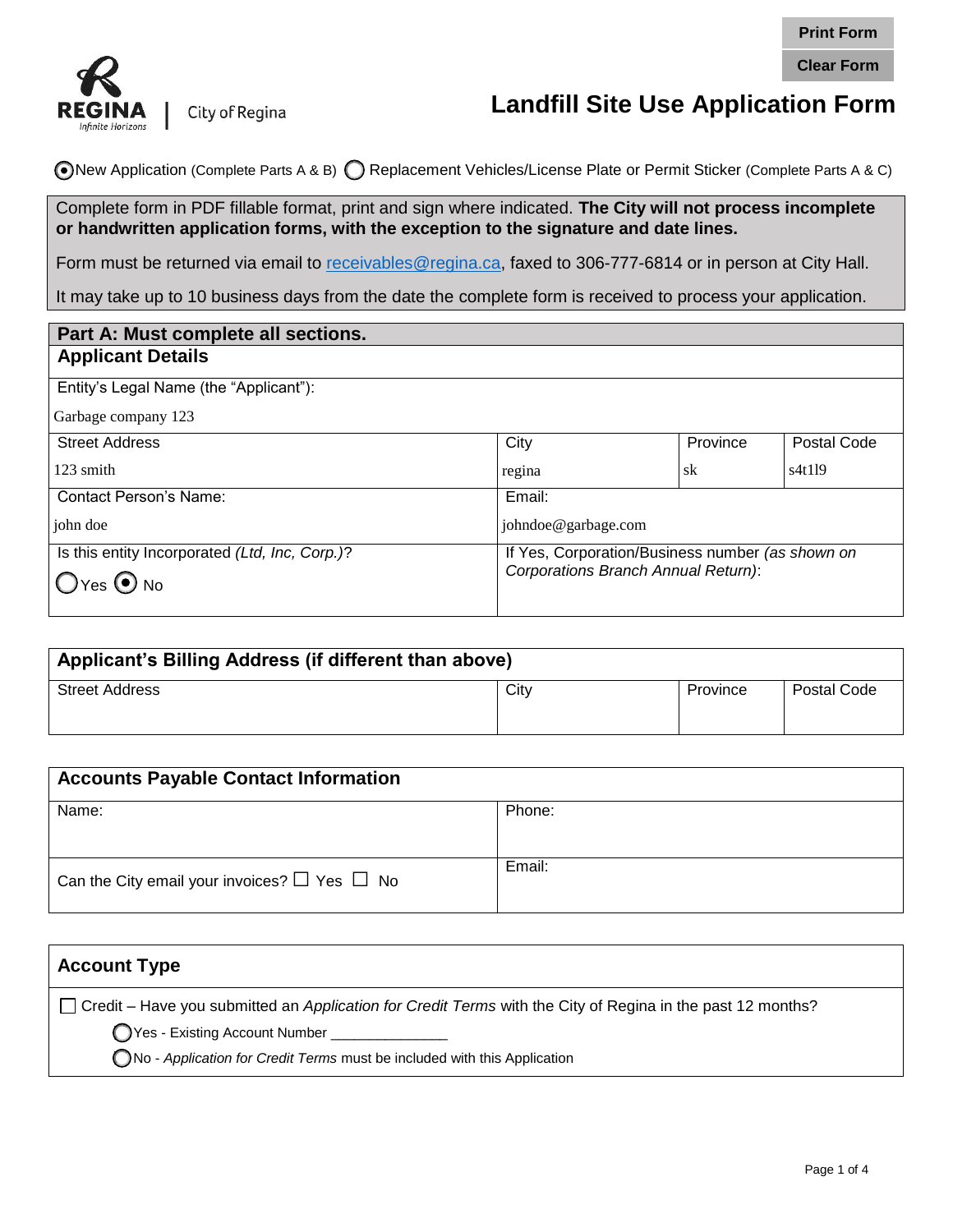| PART B: Complete only for new vehicles requiring access to the Landfill Site |      |                         |                        |
|------------------------------------------------------------------------------|------|-------------------------|------------------------|
| <b>Vehicle</b>                                                               | Year | <b>Make &amp; Model</b> | <b>License Plate #</b> |
| 1                                                                            |      |                         |                        |
| $\overline{2}$                                                               |      |                         |                        |
| 3                                                                            |      |                         |                        |
| 4                                                                            |      |                         |                        |
| 5                                                                            |      |                         |                        |
| $6\phantom{1}6$                                                              |      |                         |                        |
| 7                                                                            |      |                         |                        |
| 8                                                                            |      |                         |                        |
| 9                                                                            |      |                         |                        |
| 10                                                                           |      |                         |                        |

| PART C: Complete for replacement of Vehicle/License Plate or replacement Permit Sticker. |      |                         |                     |                            |
|------------------------------------------------------------------------------------------|------|-------------------------|---------------------|----------------------------|
| <b>Vehicle</b>                                                                           | Year | <b>Make &amp; Model</b> | Old License Plate # | <b>New License Plate #</b> |
|                                                                                          |      |                         |                     |                            |
| 2                                                                                        |      |                         |                     |                            |
| 3                                                                                        |      |                         |                     |                            |
|                                                                                          |      |                         |                     |                            |
| 5                                                                                        |      |                         |                     |                            |

**I hereby acknowledge the above information is accurate and true.** 

**Print Name Construction Applicant's Signature Construction Cate (DD/MM/YY)** 

*Information provided by users is collected and used in accordance with The Local Authority Freedom of Information and Protection of Privacy Act (Saskatchewan). By using this service you consent to the use of your personal information and to receiving electronic communications from the City of Regina, which uses IT software and hardware that is operated and maintained by a third-party in another jurisdiction.* 

*If you wish to revoke the consent to disclose confidential or personal information and to cease receiving electronic communications as herein described, your sole and exclusive remedy is to provide the City with appropriate notice and discontinue using this service.*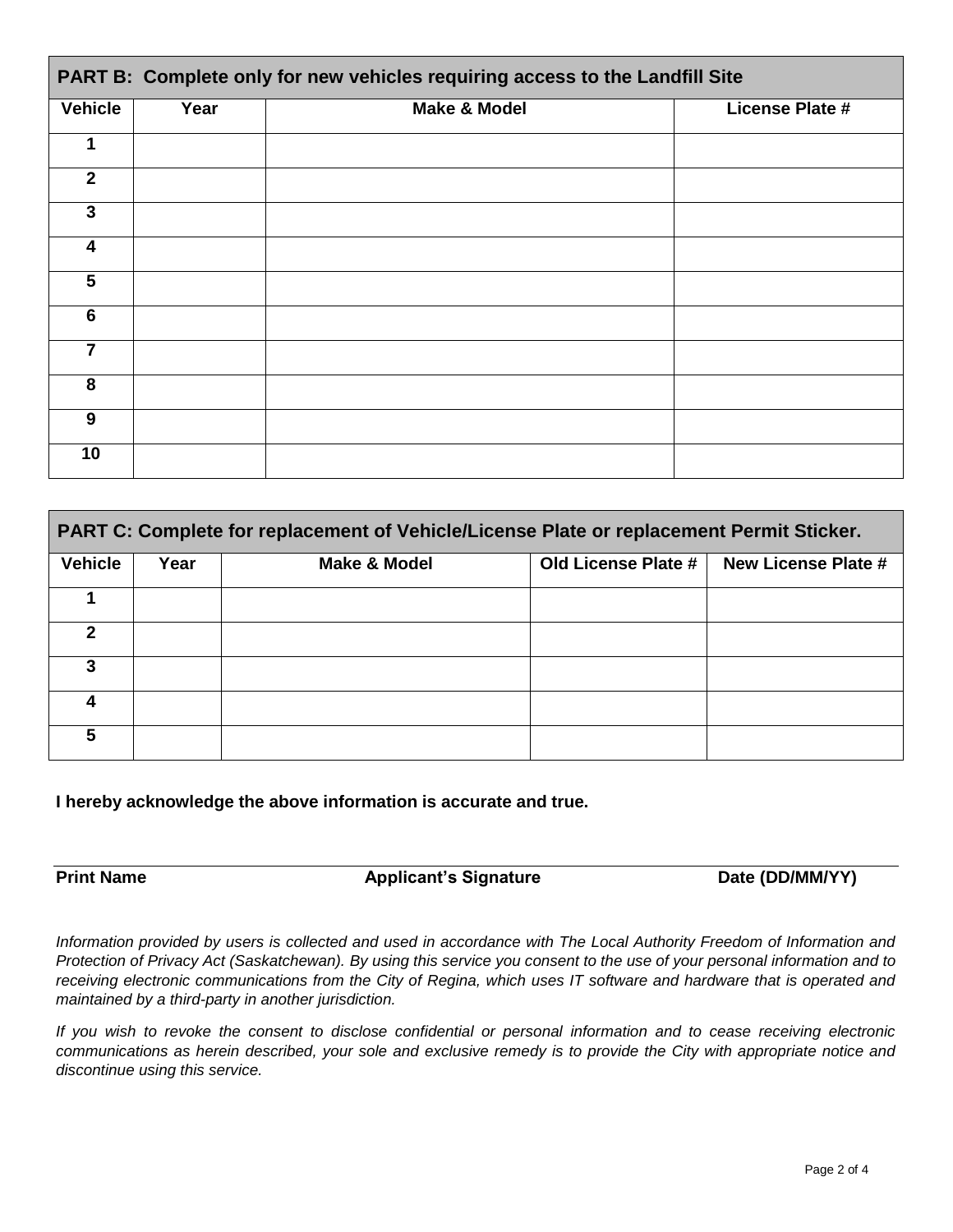# **Terms and Conditions**

- 1. Access the Landfill Site is subject to requirements set forth in *The Waste Management Bylaw, No 2012-63.* City Council sets fees related to the Landfill Site.
- 2. It is the Applicant's responsibility to obtain the required permit sticker from the Landfill Site during regular office hours (Monday to Friday; 8 a.m. to 4:45 p.m.). No permits will be issued outside office hours.
- 3. The permit sticker shall be installed on the vehicle windshield as per the instructions provided with the sticker.
- 4. No person shall cause or permit a permit sticker to be used on another vehicle other than the vehicle identified in this application.
- 5. The permit sticker is the property of the City of Regina and shall be returned to the City upon request from the City.
- 6. The City of Regina may revoke the permit sticker where the Applicant has neglected or refused to pay any fees assessed pursuant to *The Clean Property Bylaw,* No. 9880, *The Waste Management Bylaw, No. 2012-63* or for such other reasons that the City may deem appropriate.
- 7. The Applicant shall be responsible for all charges and conduct arising from the driver or vehicle associated with such permit sticker.

### **Site Usage**

- 8. All users of the Landfill shall adhere to *The Clean Property Bylaw*, No. 9880, *The Waste Management Bylaw, No. 2012-63* and the Landfill Tipping Area Policy. Visit Regina.ca for details about the Bylaw and Policy.
- 9. No person shall enter the Landfill except the vehicle operator and such entry shall be for the sole purpose of waste management.
- 10. Vehicles entering the site are permitted to remain in the Landfill only so long as reasonably required to unload the vehicle.
- 11. All vehicle operators shall abide by signs posted at the Landfill and by directions provided by the City with respect to the use of the site.
- 12. Only allowed materials as laid out in *The Waste Management Bylaw, No. 2012-63* shall be disposed at the Landfill.
- 13. Access to the Landfill Site may be monitored by cameras.
- 14. The Appl[icant and i](http://www.regina.ca/residents/waste/landfill/index.htm)ts employees, argents, successors and assigns shall follow the City's Safety Instructions for operations and the Landfill while using the Landfill Site. Visit Regina.ca for the Safety Instructions and PPE guidelines.
- 15. All users shall follow the safety signs posted at the Landfill Site.

### **Misrepresentation/Misuse of Permits**

16. Misrepresentation of any account identifier(s) or other information on this Application form may result in fines and/or permanent suspensions from the site.

# **Damaged Permits**

17. In the event the permit sticker is damaged, the vehicle is replaced or a windshield is replaced, it is the Applicant's responsibility to inform the City with a new application, filling out sections A & C, and to obta[in a new pe](http://www.regina.ca/residents/waste/landfill/index.htm)rmit sticker before entering the Landfill Sit[e.](http://www.regina.ca/opencms/export/sites/regina.ca/residents/waste/.media/pdf/landfill-tipping.pdf) 

### **Detailed Information about Landfill Site Rules**

18. Visit Regina.ca for information about the Landfill including site user guidelines.